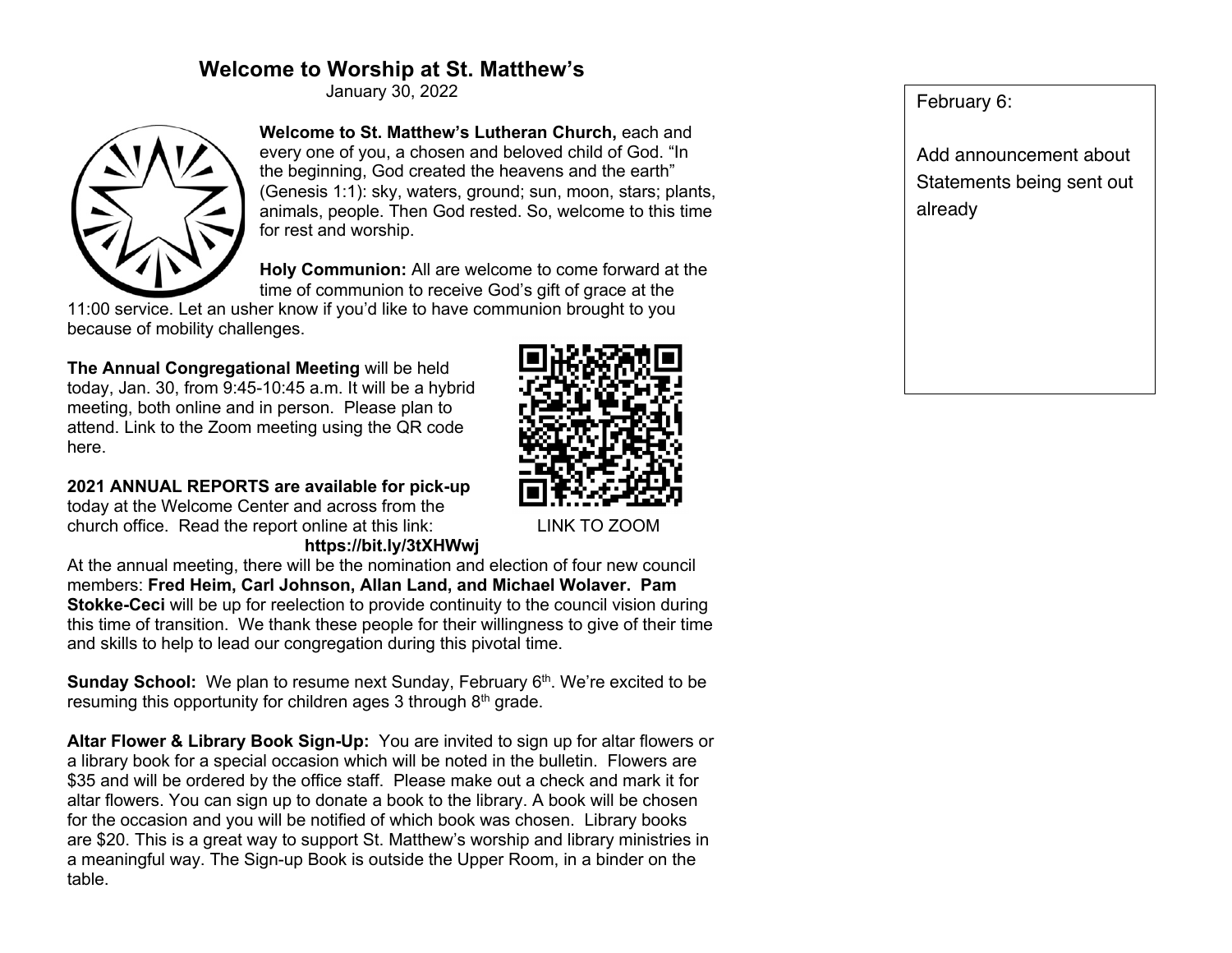# **Bulletin Announcement Insert – January 30, 2022**

**Communion Class for 2<sup>nd</sup> Graders on February 13<sup>th</sup> Each year we have a special** communion celebration for  $2<sup>nd</sup>$  graders that begins with a class about the significance of the sacrament of communion. This year's class, taught by Pastor Ann and Gretchen Haugse, will be on Sunday, February 13<sup>th</sup> at 9:45. The class is for the 2<sup>nd</sup> graders *and parents,* and it is open to children who missed the class in previous years and would like to participate this year. Kids will also design and paint a communion glass that they will use to celebrate communion with their families at worship services throughout the spring. (Families will sign up for a service).If you would like more information, please contact Gretchen Haugse.

# **First Fridays Book Discussion Group**

Discussions begin at 7 p.m. on the dates listed. For now, the meetings will continue through the use of Zoom. Those on the email list will receive a Zoom link for participation. All are welcome.

**Feb. 4, 2022 Invisible Man by Ralph Ellison** (581 pages)

**Mar. 4, 2022 The Water Keeper by Charles Martin** (352 pages)

**April 1, 2022 Black Bottom Saints by Alice Randall** (368 pages)

**Looking Ahead to Adult Education in February:**

- **Feb. 6: Dan Bice "Forgotten, Misrepresented, and Marginalized Figures of Early Christianity (Part One)"** This one will be about John the Baptist; future topics in this intermittent series: James, Mary Magdalene, Mary, mother of Jesus
- **Feb. 13: The Music of St. Matthew's from 1921–Today** with John Paradowski Enjoy a path down the musical journey of St. Matthew's.
- **Feb. 20: Our Global Partnerships** Learn about out partnerships with the Meru Diocese congregation of Sing'isi Lutheran Church in Tanzania and with Pan de Vida Lutheran Church in El Salvador
- **Feb. 27: Planning a Good Funeral** with Pastor Karen Natterstad; we'll discuss what might be involved in leaving your loved ones some of your wishes for your 'celebration of life.'

# **When do the youth choirs start?**

Praise Kids begins February 10, meeting on Thursdays from 4:00-4:45pm For children in grades 4K through second grade

- New Creation Choir begins February 9, meeting on Wednesdays from 7-7:45pm For children in grades 3-6
- New Generation Choir begins February 2, meeting on Wed. from 6:15-6:45pm For youth in grades 7-12

Contact John Paradowski or Jeff Reeves for further information about these groups. Your child is welcome!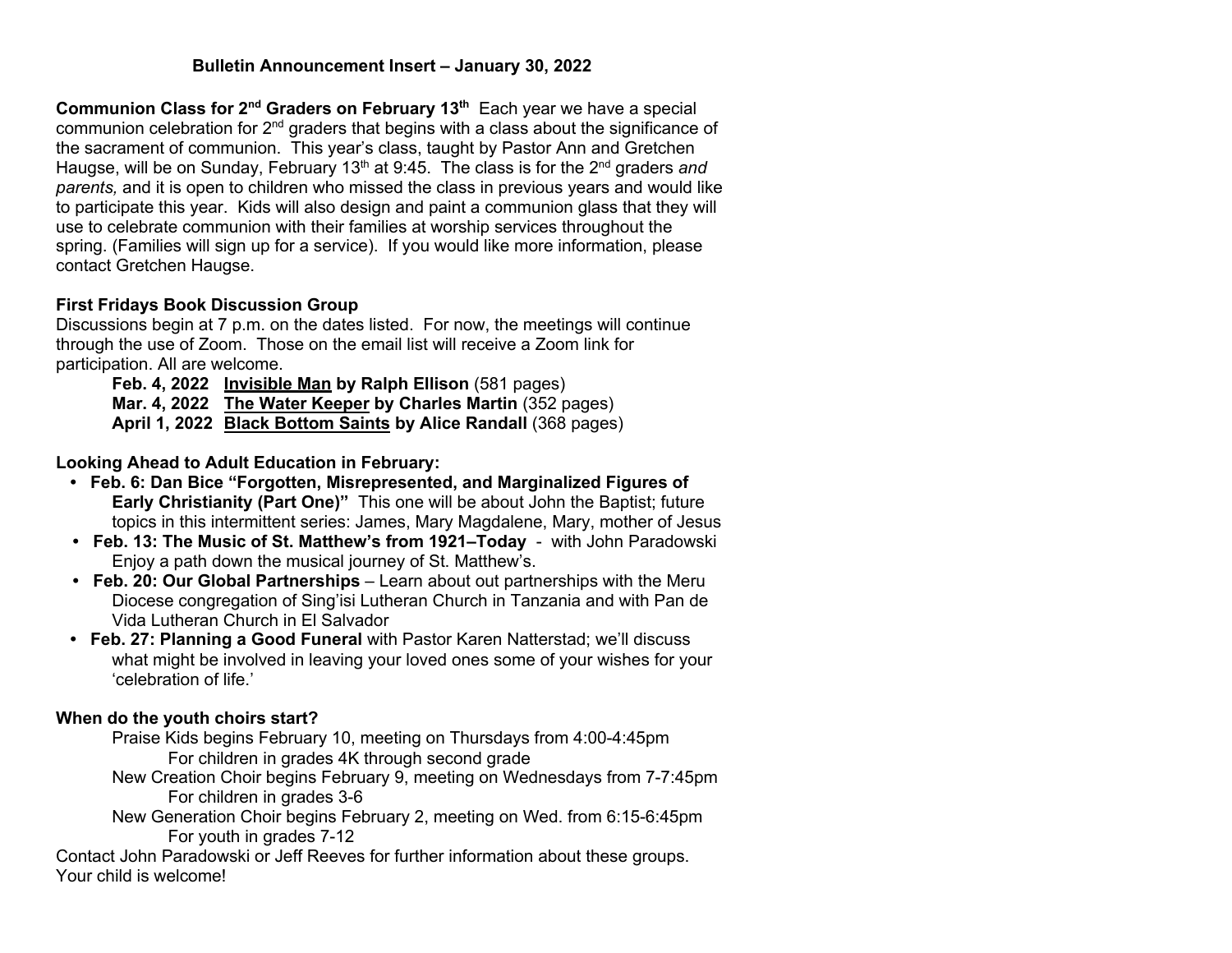## **2022 Youth Mission Trip Planned for Kenosha!**

Last year's mission trip experience was an eye-opening look at the City of Milwaukee with participants seeing the need that exists just blocks away from where we live. This summer, we will be going a little farther from home, heading south to Kenosha, where we will serve with agencies addressing food insecurity, poverty, and inequity. The trip will take place the week of June 19th, and it will be a "full" trip where we will actually stay in the city of Kenosha. It is open to kids who are currently in  $9<sup>th</sup> - 12<sup>th</sup>$  grades. The deadline for signing up is January 31<sup>st</sup>. If you are interested in being part of this experience or if you have any questions, please contact Gretchen Haugse (ghaugse@me.com, 262-488-4040).

**Wednesday Bible Study** with Pastor Ann Williams meets from 10:00-11:00 a.m. each Wednesday. Anyone is welcome to join in at any time.

**Call Committee Update: Progress toward a New Lead Pastor** The Synod Staff is providing names of potential candidates, and interviews have begun. Please keep the Call Committee in your prayers as they work confidentially in interviews and discussion. *Members of the Call Committee: Nancy Bowen, Andrew Cherney, Diane DuBois, Brian Due, Natalie Ford Sajdak, Michael Wolaver.*

#### **A New Collection Now Begun for** *Allies for Teens in Foster Care*

- Christmas wrapping paper
- New & almost new gift bags
- Hand-knit scarves

These items will be used for next Christmas's gifts for teens in foster care. There is a collection box outside the church office. What a great opportunity to divest yourself of that wrapping paper and those gift bags you keep every year and aren't going to use! Thank you for continuing to support this wonderful organization.

## **Employment Opportunity at St. Matthew's:**

**Church Administrator:** *(newly created position)* Full-time, salary commensurate with experience. Responsible for facilities management, human resources, financial, stewardship and overall operations of the church and its staff. Administrator must pay strong attention to details and manage simultaneous projects. Minimum requirements: Bachelor's degree in business or related field, or equivalent experience is preferred, and five or more years in program management and or leadership experience, preferably in non-profit or church environments. Resumés should be submitted to Pastor Karen Natterstad at prkaren@gmail.com by January 31, 2022. Questions or requests for the position description may be directed to Pastor Karen at 414.774.0441.